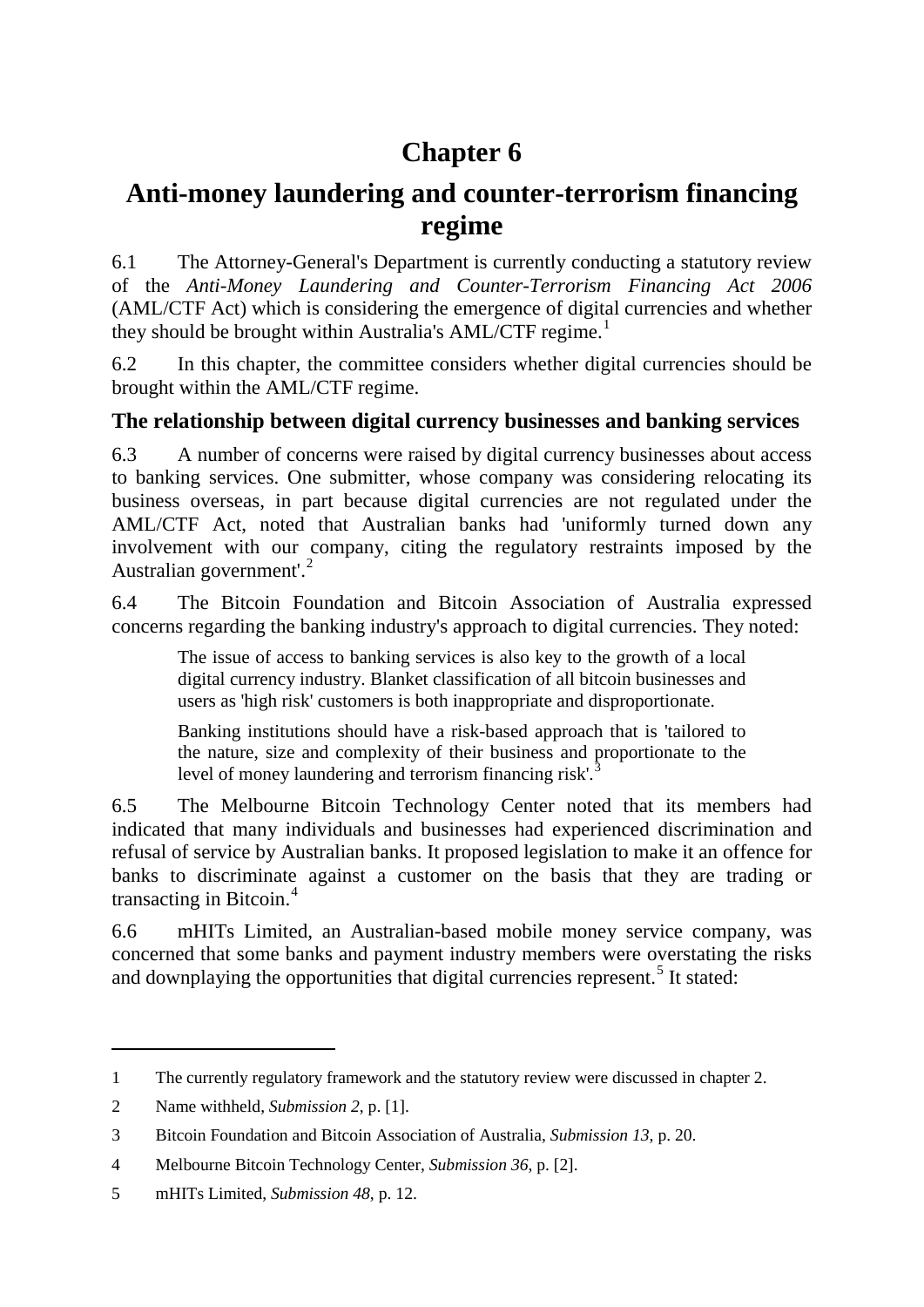By definition new and emerging fintech startups including mHITs represent a potential threat to the status quo. In our 10 years of operation, we have observed the reluctance of Australian banks to embrace innovation outside the comfort of core business products of lending, cards and insurance.<sup>[6](#page-1-0)</sup>

6.7 ASIC's submission noted that it was 'aware of a number of banks taking steps to cease dealing with Bitcoin related businesses due to concerns that digital currency providers pose an unacceptable level of risk to the banks' business and reputation'. ASIC advised that it 'does not have any power to intervene in decisions made by businesses in relation to digital currencies, and considers that this is a matter for the banks and businesses involved'.<sup>[7](#page-1-1)</sup>

6.8 Mr Bezzi, from the ACCC, advised the committee that he was aware of one case in the ACCC's records where a company involved in digital currency transactions had had its accounts closed by a bank, because the business that the company was involved in was not consistent with the bank's policies. Mr Bezzi noted that the ACCC's view is that 'it is up to banks to determine who they want to have as their customers'. He noted further that the ACCC had no evidence of collusion between banks on the issue of providing banking services to digital currency businesses.<sup>[8](#page-1-2)</sup>

6.9 Mr Miller, Bit Trade Australia, explained why his business complies with regulations that do not currently cover digital currencies:

We are dependent on our banking relationships. We have worked closely with them to achieve a level of comfort for them because we require the ability to bank in the Australian banking sector. We have mirrored their safe harbour practices. We will require you to provide photo ID. We will require you to provide proof of current residential address and date of birth.<sup>[9](#page-1-3)</sup>

6.10 Dr Carmody, Westpac, was supportive of the approach by ADCCA to develop best practices for digital currency businesses that replicate, as far as they are able, the same sorts of safe-harbour obligations that would apply to a bank or to a foreign exchange broker. In his view, this approach assists banks comply with their obligations. He suggested that perhaps the 'sorts of businesses that have been unable to get access to banking accounts are those that have been unable to demonstrate that they are doing that level of due diligence'.<sup>[10](#page-1-4)</sup> He noted that these best practices were not in place when digital currency businesses were first opening up in Australia. He remarked that in the 'early days' the only thing that a customer may have been required to provide in order to purchase Bitcoin was a Bitcoin wallet address and an email address, which did not necessarily identify the customer. He noted:

-

54

<span id="page-1-0"></span><sup>6</sup> mHITs Limited, *Submission 48*, p. 14.

<span id="page-1-1"></span><sup>7</sup> ASIC, Submission 44, p. 16.

<span id="page-1-2"></span><sup>8</sup> Mr Marcus Bezzi, ACCC, *Committee Hansard*, 7 April 2015, p. 40.

<span id="page-1-3"></span><sup>9</sup> Mr Jonathon Miller, Bit Trade Australia, *Committee Hansard*, 7 April 2015, pp. 15–16.

<span id="page-1-4"></span><sup>10</sup> Dr Sean Carmody, Westpac, *Committee Hansard*, 7 April 2015, p. 26.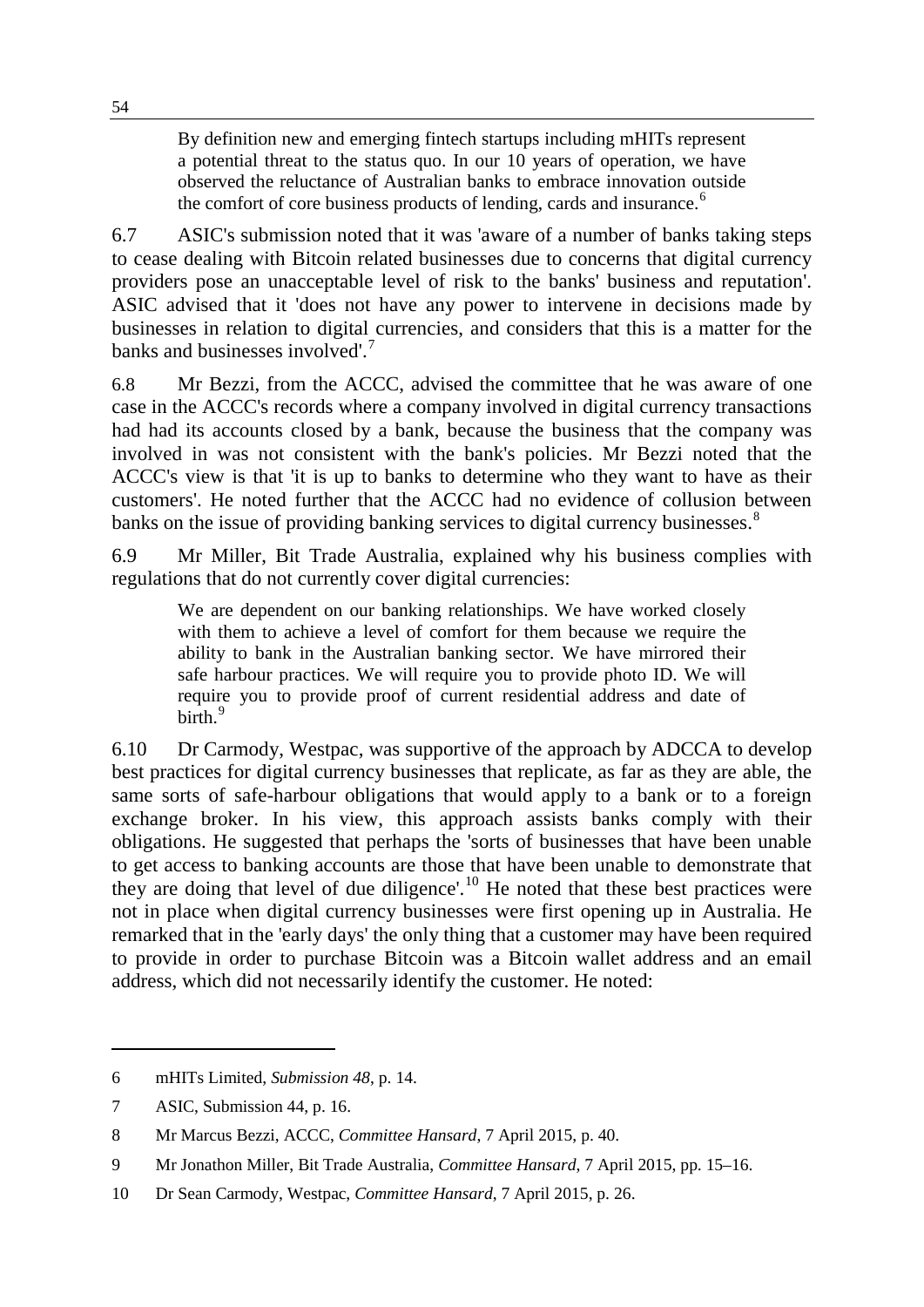In that scenario, it is fair to say that there is not a whole lot of know-yourcustomer going on. A business operating like that would present a real challenge for a bank to provide banking services to because they cannot get satisfied that the underlying business is understood. I think there has been a lot of work from a number of businesses to try and move well beyond that and do the appropriate level of due diligence, which is something we would certainly support. $^{11}$  $^{11}$  $^{11}$ 

6.11 Dr Carmody further explained that he supported digital currency businesses coming under the AML/CTF regime. He noted:

From the point of view of a bank that is providing banking services, if we cannot satisfy ourselves that we can do all the things that we have to do under the legislation to understand the nature of the transactions and what is going on there, it puts us in a very difficult position to be able to provide those banking services. The issues are particularly intense when it comes to moving payments internationally, because obviously we have counterpart banks to deal with globally and they have got their own anti-moneylaundering, counter-terrorism-finance obligations, and they will expect us to understand the nature of the payments as well. $^{12}$  $^{12}$  $^{12}$ 

6.12 PayPal explained that it had chosen to partner with BitPay, Coinbase and GoCoin as all three companies had taken steps to develop anti-money laundering programs and to ensure they know their customers. PayPal noted that it was proceeding gradually in its approach to digital currencies, so it could ensure that while embracing innovation it remained committed to making payments safer and more reliable for customers. PayPal noted that while all users of PayPal were linked to a specific named PayPal account, with consumer protection for buyers, these standards were not currently required for payments using Bitcoin.<sup>[13](#page-2-2)</sup>

6.13 The ABA noted that banks and other participants that operate within the regulated payments systems have made significant investments in processes and technologies in order to meet their requirements under the AML/CTF regime. As digital currency does not currently come under this regime they are not required to meet these standards and operational requirements.<sup>[14](#page-2-3)</sup> MasterCard maintained that any regulation should include 'obligations to perform KYC [know your customer], maintain an Anti-Money-Laundering and Counter Terrorist Financing program, file suspicious activity reports, and address cybersecurity.<sup>[15](#page-2-4)</sup>

6.14 Dr Carmody, Westpac, noted that digital currency intermediaries are providing similar services to businesses that are regulated under the AML/CTF regime. He observed:

<span id="page-2-0"></span><sup>11</sup> Dr Sean Carmody, Westpac, *Committee Hansard*, 7 April 2015, p. 26.

<span id="page-2-1"></span><sup>12</sup> Dr Sean Carmody, Westpac, *Committee Hansard*, 7 April 2015, p. 22.

<span id="page-2-2"></span><sup>13</sup> PayPal, *Submission 45,* p. 6.

<span id="page-2-3"></span><sup>14</sup> Australian Bankers' Association, *Submission 14*, p. 3.

<span id="page-2-4"></span><sup>15</sup> MasterCard, *Submission 18*, p. 3.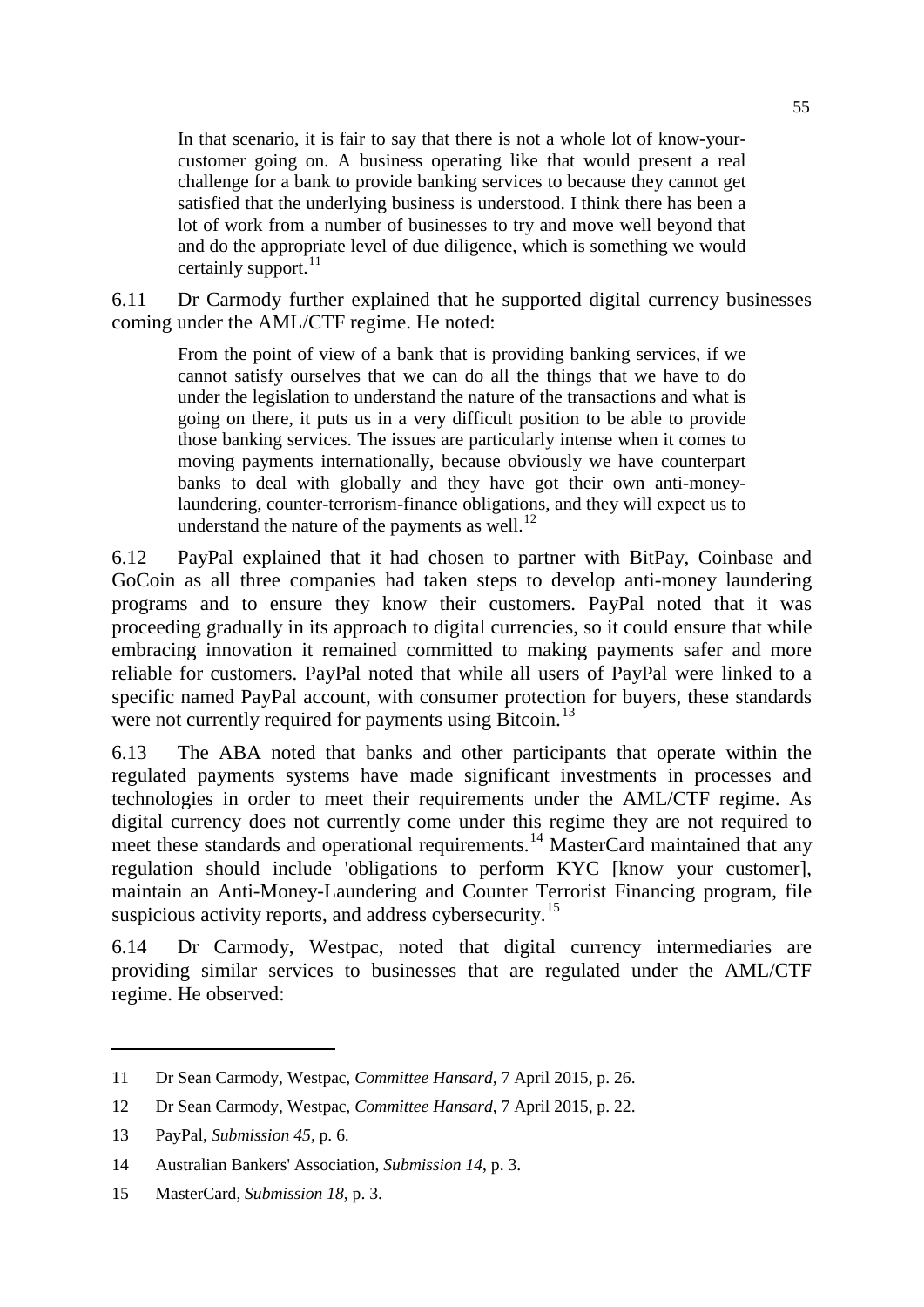I would see a very close analogy between the business a foreign exchange broker is carrying on, and a company that is in the business of buying and selling Bitcoin for cash. It is just that under the definitions of the current AML framework foreign currency broking is included as a designated service but Bitcoin broking is not.<sup>[16](#page-3-0)</sup>

6.15 In its submission the Attorney-General's Department noted that the ABA and the Australian Financial Conference (AFC) had made submissions to the statutory review of the AML/CTF Act. Both the ABA and the AFC expressed concern that financial institutions were being placed in a vulnerable position when offering designated services to digital currency businesses, and recommended that trading in digital currencies should be listed as a designated service under the  $AML/CTF$  Act.<sup>[17](#page-3-1)</sup> The ABA also recommended that the statutory review consider whether all digital currency payments mechanisms should be brought under the  $AML/CTF$  regime.<sup>[18](#page-3-2)</sup>

#### *Know your customer programs*

6.16 Under the AML/CTF regime, businesses must ensure that they know their customers and understand their customers' financial activities. Under the AML/CTF business must monitor transactions and collect and verify customer identification information—for example, documents, data or other information obtained from a reliable and independent source. The 'know your customer' (KYC) and customer due diligence processes increase the ability of businesses to better identify and mitigate money laundering and terrorism financing risks in the conduct of their transactions.<sup>[19](#page-3-3)</sup>

6.17 Dr Carmody explained the advantages of digital currencies coming under the AML/CTF regime, in relation to know your customer requirements:

There was an example given about a bitcoin broker who might have had a bank account with the Commonwealth Bank. If a cash payment came in then the bank would know, presumably, with the purchase of bitcoin. That is about all we would know. That is why there are a lot of advantages in the know-your-customer and due-diligence obligations also sitting with the broker, because the broker who has facilitated that purchase for the customer would also know, for example the wallet address that the customer used. Where they received that bitcoin that is not something the bank would know. If that did prove to be associated with suspicious activity, that would then be something that could be provided under requests from law-enforcement authorities.

I think the phrase that has been used in some of the previous inquiries is onramps and off-ramps. It is very much that. If you are relying on trying to get visibility of the on-ramps and off-ramps only, through the bank part of the

<span id="page-3-0"></span><sup>16</sup> Dr Sean Carmody, Westpac, *Committee Hansard*, 7 April 2015, p. 24.

<span id="page-3-1"></span><sup>17</sup> Attorney-General's Department, *Submission 42*, p. 16.

<span id="page-3-2"></span><sup>18</sup> Australian Bankers' Association, Submission 14, p. 3.

<span id="page-3-3"></span><sup>19</sup> AUSTRAC, 'Part B of an AML/CTF program (customer due diligence procedures)' [http://www.austrac.gov.au/part-b-amlctf-program-customer-due-diligence-procedures#dvs](http://www.austrac.gov.au/part-b-amlctf-program-customer-due-diligence-procedures%23dvs) (access 21 May 2015).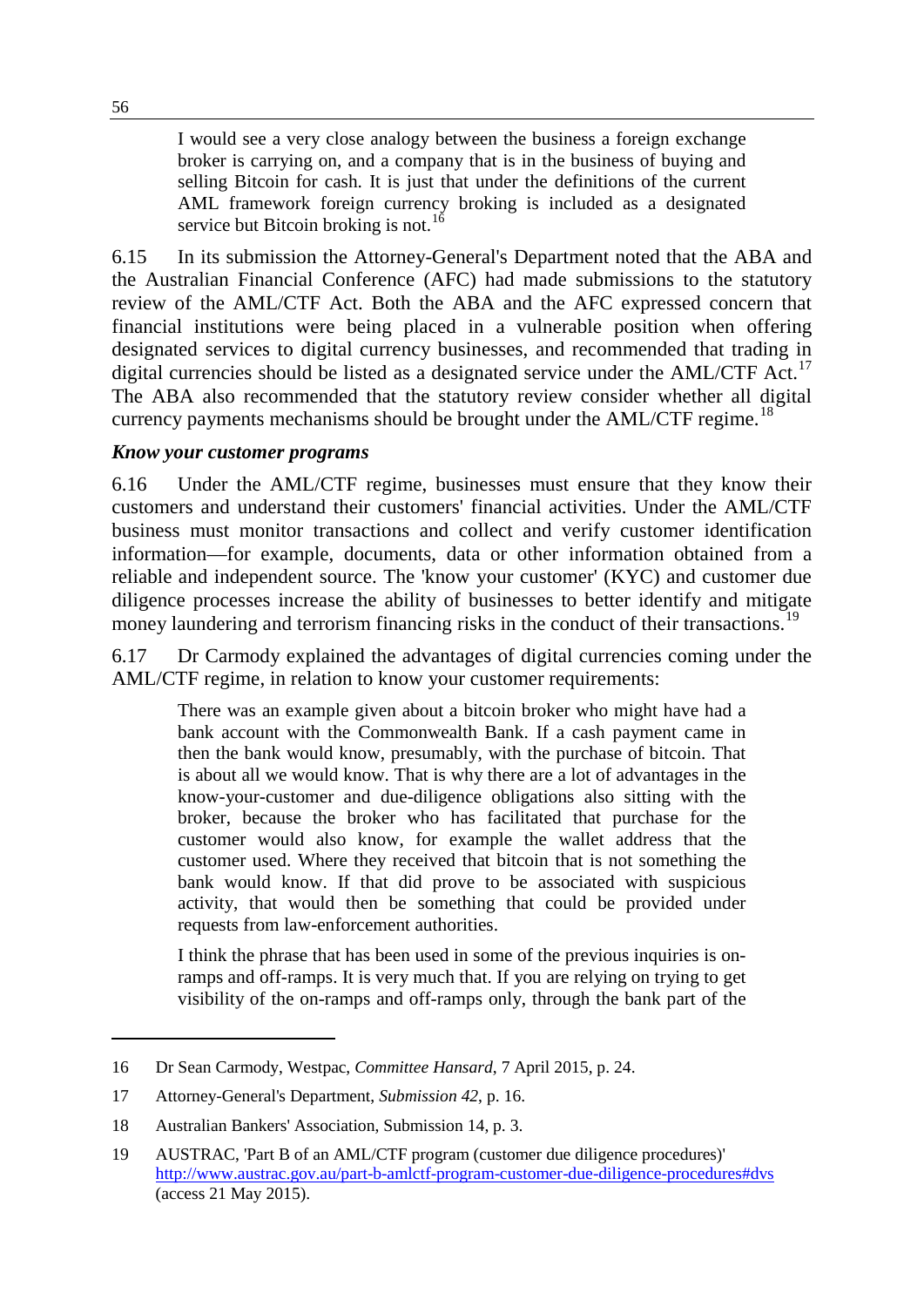transaction, you do not really see that linkage to the bitcoin wallet. I know Bit Trade and others like them are endeavouring to put that same sort of know-your-customer monitoring within their activities as well. That makes a lot of sense.<sup>[20](#page-4-0)</sup>

### *Document Verification Service*

6.18 Veda expressed concern that the current lack of regulatory certainty meant that digital currency businesses have limited access to identity verification services. Veda noted that access to the best identity verification sources—the electoral roll, Document Verification Service (DVS), and credit reporting information— is restricted to those entities verifying identity for an AML/CTF purpose.<sup>[21](#page-4-1)</sup>

6.19 The Attorney-General's Department manages the DVS. It is a secure, real-time on-line, electronic document verification system. Identity documents that can be verified using the DVS include: birth, marriage and change of name certificates; citizenship certificates; drivers' licences; Medicare cards; passports; and visas. [22](#page-4-2) In order to access the DVS, organisations must meet strict eligibility criteria and abide by the terms and conditions of use, including having an approved reason for using the DVS, obtaining client consent and information and communications technology security.<sup>[23](#page-4-3)</sup> The current access rules for the DVS require an applicant to cite a Commonwealth legislated requirement, such as the  $AML/CTF$  Act.<sup>[24](#page-4-4)</sup>

6.20 Mr Miller, Bit Trade Australia, advised the committee that as they do not have access to the DVS at this point in time, in order to verify documents his business has to 'go to each of the individual document providers—for example, driver's licence from each state'.<sup>[25](#page-4-5)</sup> He explained that they currently use a service provider to verify identities. However, without access to the DVS, 'the information is patchy' and when information cannot be verified electronically his business has to verify it manually. Mr Miller stated that as his business is already paying for access to a service which is suboptimal, it would happy to pay for access to the  $\overline{\text{DVS}}$ .<sup>[26](#page-4-6)</sup>

6.21 ADCCA maintained that digital currency businesses should be given access to the DVS in order to better facilitate KYC practices.<sup>[27](#page-4-7)</sup>

-

<span id="page-4-4"></span>24 Veda, *Submission 20*, p. [2].

- <span id="page-4-6"></span>26 Mr Jonathon Miller, Bit Trade Australia, *Committee Hansard*, 7 April 2015, p. 16.
- <span id="page-4-7"></span>27 Australian Digital Currency Commerce Association, *Submission 15*, p. 4.

<span id="page-4-0"></span><sup>20</sup> Dr Sean Carmody, Westpac, *Committee Hansard*, 7 April 2015, pp. 23–24.

<span id="page-4-1"></span><sup>21</sup> Veda, *Submission 20*, pp. [1]–[2].

<span id="page-4-2"></span><sup>22</sup> Attorney-General's Department, 'Document Verification Service', [https://www.ag.gov.au/RightsAndProtections/IdentitySecurity/Pages/DocumentVerificationSer](https://www.ag.gov.au/RightsAndProtections/IdentitySecurity/Pages/DocumentVerificationService.aspx) [vice.aspx](https://www.ag.gov.au/RightsAndProtections/IdentitySecurity/Pages/DocumentVerificationService.aspx) (accessed 18 May 2015).

<span id="page-4-3"></span><sup>23</sup> Document Verification Service, 'Businesses', <http://www.dvs.gov.au/users/Pages/Businesses.aspx> (accessed 10 June 2015).

<span id="page-4-5"></span><sup>25</sup> Mr Jonathon Miller, Bit Trade Australia, *Committee Hansard*, 7 April 2015, p. 16.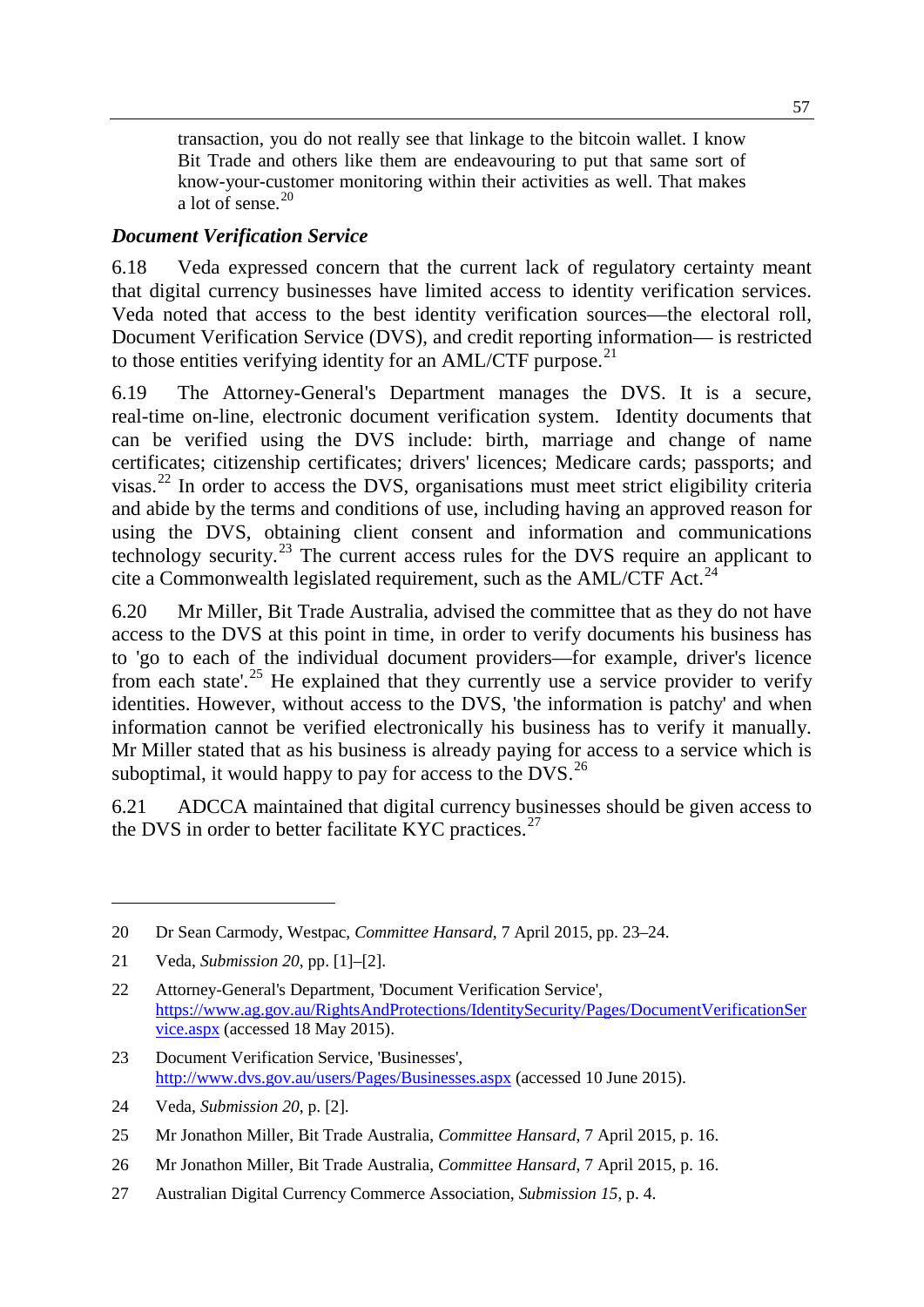#### **The AML/CTF regime**

6.22 Mr Mossop, Attorney-General's Department, noted that when the AML/CTF regime came into force in 2006, e-currency was covered as it was backed by bullion or backed by fiat currency, but digital currencies are backed by mathematically based formulas. He stated:

First and foremost, digital currency and cryptocurrencies have evolved in a way that is not currently covered by Australia's anti-money-laundering regime. That is an issue for us in that, at the time the act was drafted, we did not really think about these types of currencies.<sup>[28](#page-5-0)</sup>

6.23 Mr Mossop noted one of the difficulties with digital currencies is peer-to-peer transfers as it means transactions using digital currencies can be made directly to people anywhere in the world. He explained that this creates a particular challenge when working out how to regulate digital currencies:

While we might have some visibility of the on-ramps and off-ramps in the places where they intersect directly with the financial sector, short of having everybody who has a bitcoin and makes a transaction report to AUSTRAC, it is going to be very difficult to find a point where all those transactions are co-located in a way they can be reported.

So that is a big challenge for us, because we are going to lose visibility of how these bitcoins move around once they are inside the bitcoin system. We can see people buying them, we can see people selling them to a large extent, but we lose visibility of what happens within the system.<sup>[29](#page-5-1)</sup>

6.24 Mr Mossop explained that there was still work to do to determine exactly which digital currency businesses should be brought under the  $AML/CTF$  regime.<sup>[30](#page-5-2)</sup> Internationally, countries such as Canada, Singapore and the UK have decided to bring digital currency exchanges under their equivalent AML/CTF regimes. Mr Mossop noted that one of the considerations in the statutory review is how to define digital currency exchanges, and whether they should be defined as businesses that buy and sell digital currency, or if the definition should also include businesses that facilitate peer-to-peer exchanges, such as Bitcoin  $ATMs$ <sup>[31](#page-5-3)</sup>

#### *Finding the right balance*

-

6.25 Mr Mossop explained that an additional challenge was figuring out how to regulate digital currencies without stifling the growth of the industry. Regulators need to find a balance between trying to mitigate risks while allowing the more positive uses of digital currency to develop.<sup>[32](#page-5-4)</sup>

<span id="page-5-0"></span><sup>28</sup> Mr Daniel Mossop, Attorney-General's Department, *Committee Hansard*, 4 March 2015, p. 8.

<span id="page-5-1"></span><sup>29</sup> Mr Daniel Mossop, Attorney-General's Department, *Committee Hansard*, 4 March 2015, p. 8.

<span id="page-5-2"></span><sup>30</sup> Mr Daniel Mossop, Attorney-General's Department, *Committee Hansard*, 4 March 2015, p. 13.

<span id="page-5-3"></span><sup>31</sup> Mr Daniel Mossop, Attorney-General's Department, *Committee Hansard*, 4 March 2015, p. 13.

<span id="page-5-4"></span><sup>32</sup> Mr Daniel Mossop, Attorney General's Department, *Committee Hansard*, 4 March 2015, pp. 8–9.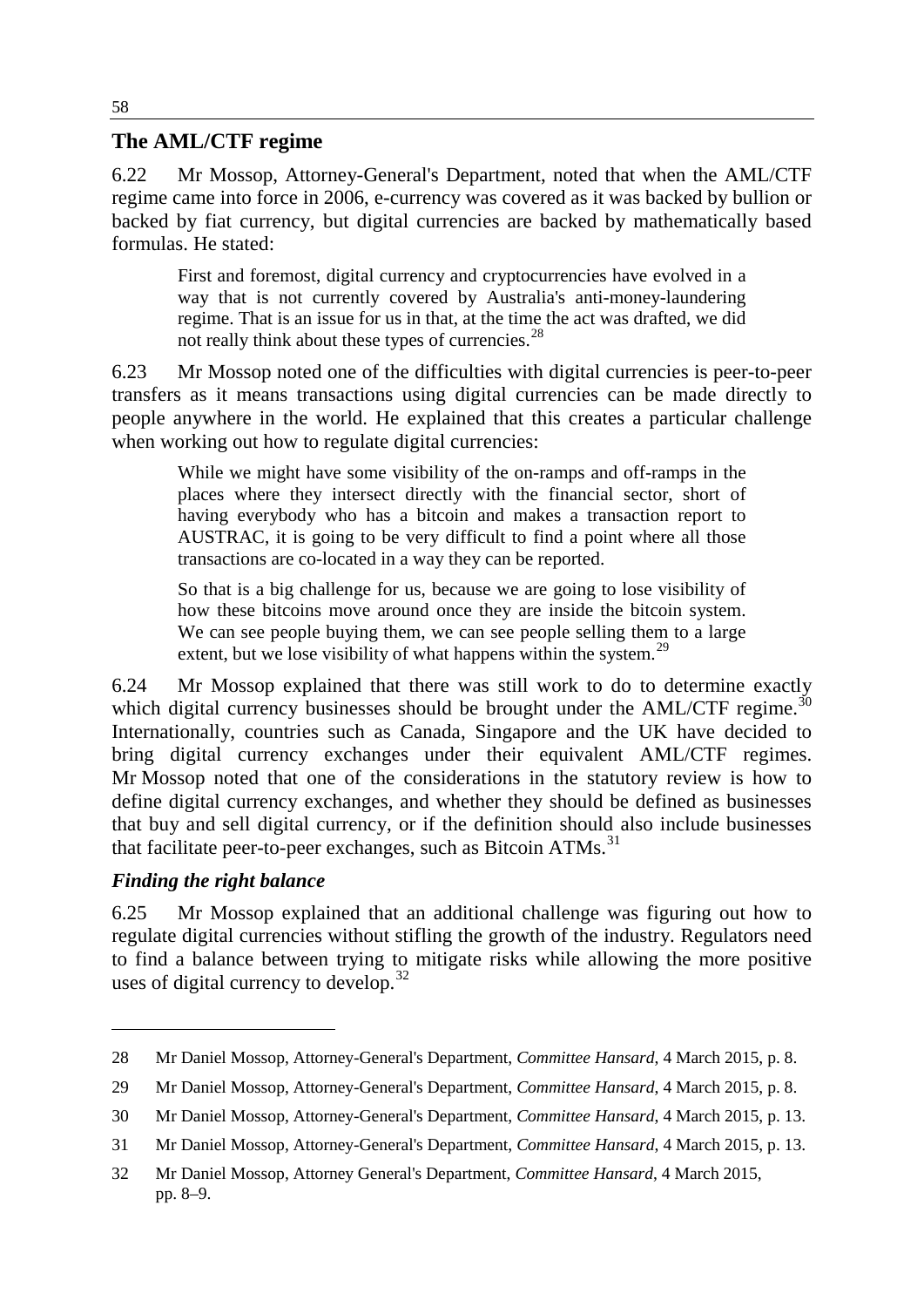6.26 DFAT was concerned about the application of AML/CTF regulations worldwide on small-value transactions that are predominantly made by people in poverty. Ms Rebecca Bryant, DFAT, explained that these small-value transaction are being made by:

…itinerant workers who want to send money across specific corridors home to family and friends. In many instances they are unable to do that because they cannot show adequate identification. It is worse than that in a sense, because even people with identification today are having trouble transferring money across corridors that are considered risky.<sup>[33](#page-6-0)</sup>

6.27 Ms Bryant, raised concerns that this would lead to people using black-market providers, outside the regulatory framework:

And that is the danger: the more money you push into those corridors the less transparency you have. You do not know how much it is. You do not know who it is being transferred from and to. So, if money is pushed out of the formal system—I am not suggesting that it is excessive regulation—you will not see it. You cannot see it; you do not know where it is going. And that is the real concern.[34](#page-6-1)

6.28 The Justice and International Mission Unit, Synod of Victoria and Tasmania, Uniting Church of Australia supported the regulation of digital currencies under the AML/CTF regime to ensure they are not used for serious criminal activities. It also noted potential benefits for financial inclusion. It noted that the FATF is an intergovernmental body that develops and promotes policies to protect the global financial system against money laundering and terrorism financing. In particular, the FATF aims to support countries and financial institutions in designing AML/CFT measures that meet the national goal of financial inclusion, without compromising the measures that exist for the purpose of combating crime. It noted that:

FATF has stated that it recognises that applying an overly cautious response to AML/CFT safeguards can have the unintended consequence of excluding legitimate businesses and consumers from the financial system, thereby compelling them to use services that are not subject to regulatory and supervisory oversight. They argue the AML/CFT controls must not inhibit access to formal financial services for financially excluded and unbanked persons. The FATF recognises that financial exclusion could undermine the effectiveness [of] an AML/CFT regime. Hence, financial inclusion and AML/CFT should be seen as serving complementary objectives.<sup>[35](#page-6-2)</sup>

<span id="page-6-0"></span><sup>33</sup> Ms Rebecca Bryant, Department of Foreign Affairs and Trade, *Committee Hansard*, 7 April 2015, p. 29.

<span id="page-6-1"></span><sup>34</sup> Ms Rebecca Bryant, Department of Foreign Affairs and Trade, *Committee Hansard*, 7 April 2015, p. 29.

<span id="page-6-2"></span><sup>35</sup> Justice and International Mission Unit, Synod of Victoria and Tasmania, Uniting Church of Australia, *Submission 30*, p. 3.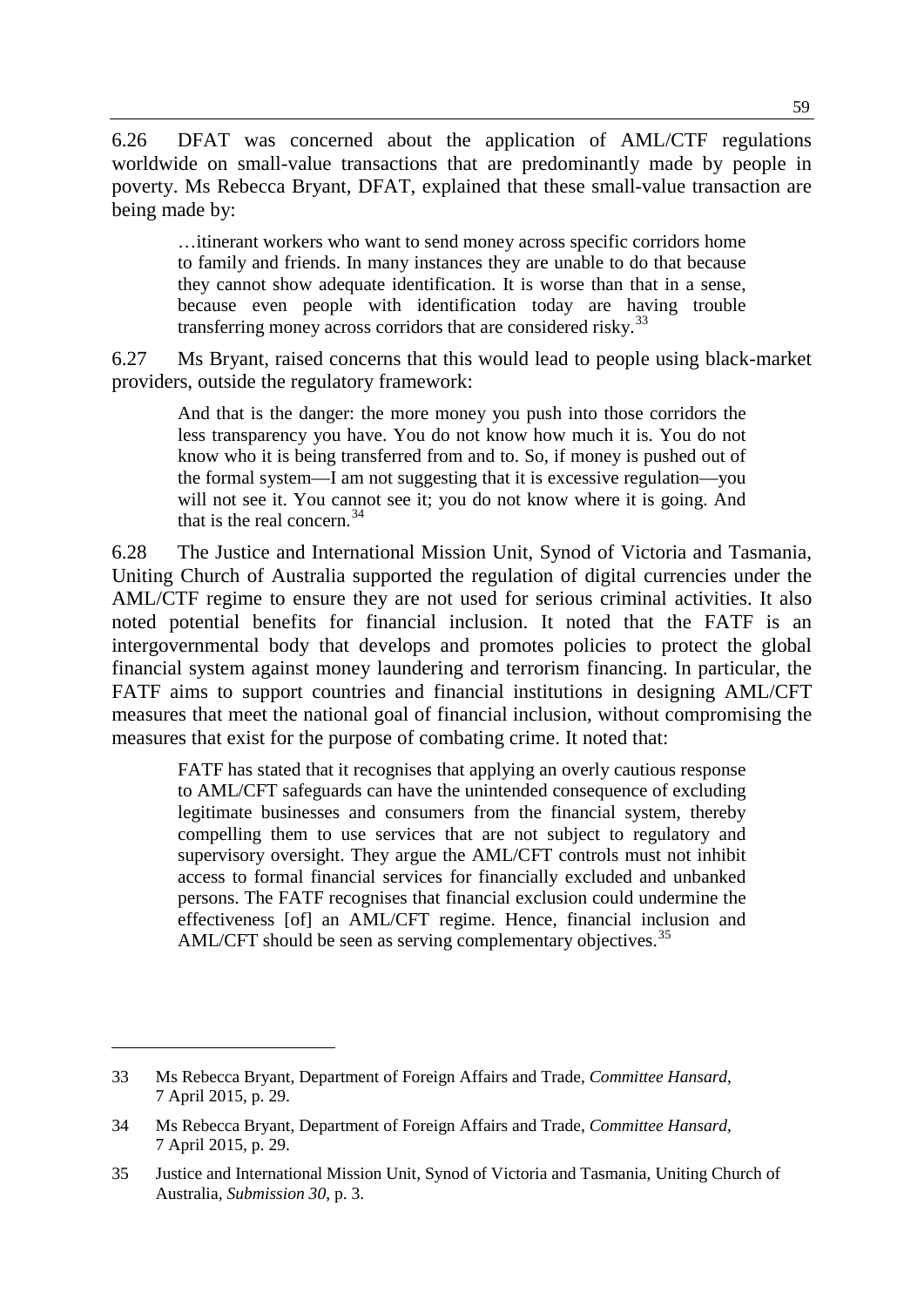#### *Legislative changes*

6.29 AUSTRAC advised that in order to cover digital currency in the AML/CTF regime, it would be necessary to change the Act not just the regulations.<sup>[36](#page-7-0)</sup> Ms Jane Atkins, AUSTRAC, explained that although designated services can be added to the AML/CTF Act by regulation there would be other more complex consequential changes to be made if the decision was made to cover digital currencies. 'Obviously, the [statutory] review is the logical place to be looking at that and looking at what needs to be done'.  $37$ 

6.30 AUSTRAC recognised that digital currency may pose a potential risk in the future, noting 'but right now we are not seeing that there is the sort of risk that has us saying to government, "It is imperative that you give us sight over this"<sup>[38](#page-7-2)</sup> Ms Atkins, AUSTRAC, outlined the requirements for designated services under the AML/CTF regime:

The sort of obligations in our act then are for them to have an anti-money laundering and counter-terrorism financing program, which means that they need to assess the risks of money laundering for their customers and the types of transactions that they are dealing with. They have to have a program in place to mitigate those risks. They have to carry out know your customer procedures with their customers. They have to have ongoing due diligence programs around watching whether their customers risk is going up and down and whether they need to do more than they have done before.

They need transaction monitoring systems so that they can report whatever equivalent—perhaps you would have an equivalent of \$10,000 digital currency. You might have a report about that and you might have a report where they were transmitting internationally, as we talked about. If they are going to transact in the same way as what we would call remittance providers transact, then there would seem to be at the moment—off the top of my head—no policy reason why you would not cover them in the same way. We would certainly want suspicious matter reporting.<sup>[39](#page-7-3)</sup>

6.31 Mr Mossop, Attorney-General's Department, noted that the pace of innovation makes it difficult to anticipate where the technology will go and where it will lead. 'We need to regulate in a way that prevents having to come back and regulate again in a relatively short amount of time for a new product that comes out'.<sup>[40](#page-7-4)</sup>

<span id="page-7-0"></span><sup>36</sup> Ms Jane Atkins, Australian Transaction Reports and Analysis Centre, *Committee Hansard*, 7 April 2015, p. 57.

<span id="page-7-1"></span><sup>37</sup> Ms Jane Atkins, Australian Transaction Reports and Analysis Centre, *Committee Hansard*, 7 April 2015, p. 57.

<span id="page-7-2"></span><sup>38</sup> Ms Jane Atkins, Australian Transaction Reports and Analysis Centre, *Committee Hansard*, 7 April 2015, p. 52.

<span id="page-7-3"></span><sup>39</sup> Ms Jane Atkins, Australian Transaction Reports and Analysis Centre, *Committee Hansard*, 7 April 2015, pp. 56–57.

<span id="page-7-4"></span><sup>40</sup> Mr Daniel Mossop, Attorney General's Department, *Committee Hansard*, 4 March 2015, p. 9.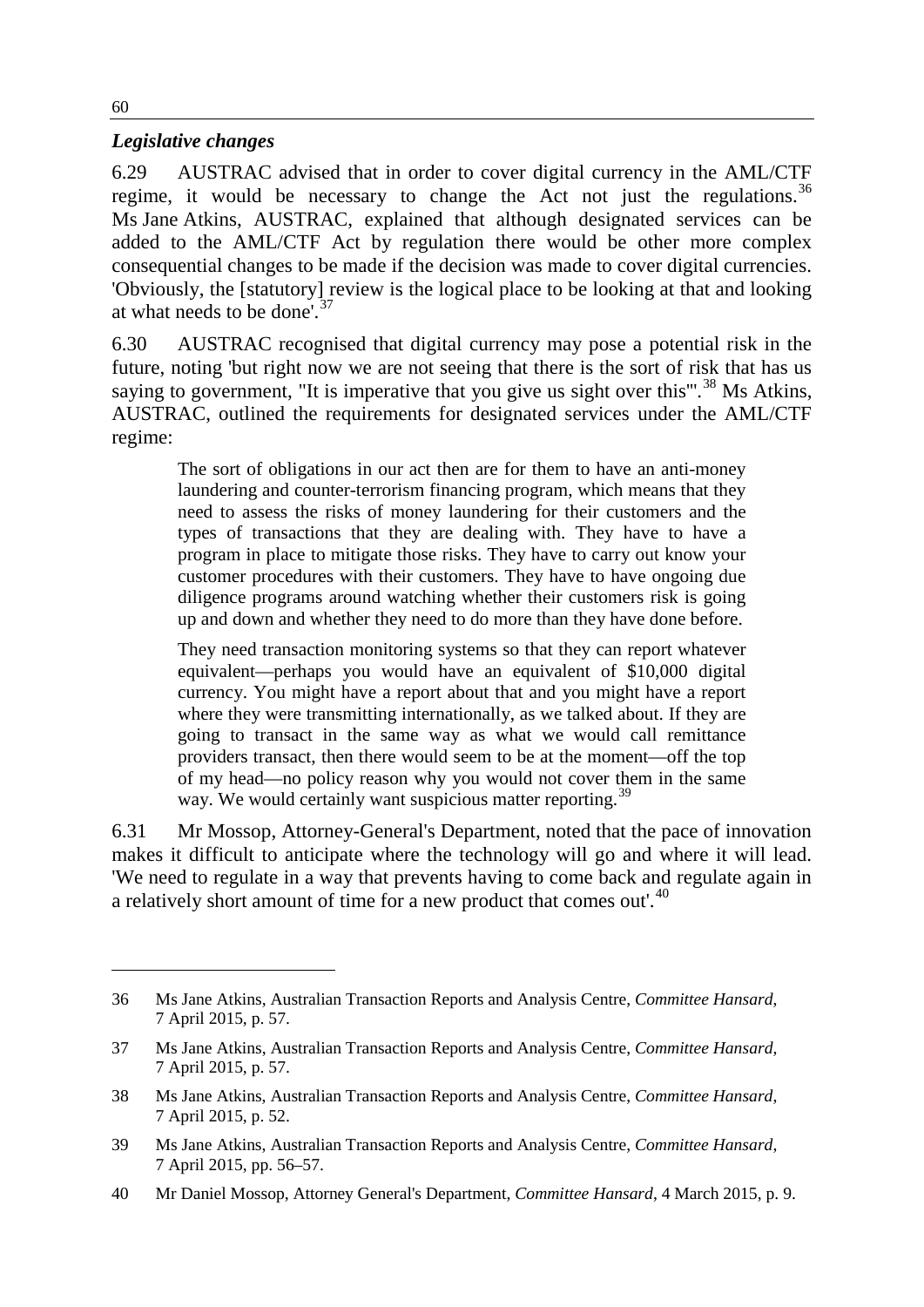6.32 ADCCA outlined the views of Australian digital currency businesses. It stated:

In Australia the vast majority of Digital Currency businesses and users are law-abiding and desire the enhanced legitimacy of appropriate legal oversight and recognition. Incorporating Digital Currency into law enforcement legislation, particularly through the *Anti-Money Laundering and Counter-Terrorism Financing Act 2006*, is a necessary step toward guaranteeing the security and legitimacy of Digital Currencies in Australia $41$ 

6.33 Bitcoin Group Limited stated that it fully anticipates the 'costs associated with being subject to compliance protocols and the likelihood of the obligations from national laws requiring access to our records and compelling our company to actively monitor and proactively report suspicious transaction activity'.<sup>[42](#page-8-1)</sup>

6.34 Given that digital currencies are a global phenomenon, the Attorney-General's Department emphasised the importance of ongoing international cooperation through forums such as the Financial Action Task Force. It argued international cooperation was essential to developing a consistent international approach to regulation to avoid the risk of regulatory arbitrage, where businesses take advantage of more favourable regulations in other jurisdictions.<sup>[43](#page-8-2)</sup>

#### *Committee view*

-

6.35 In order to help manage relationships with banking services and be prepared for future regulation, some digital currency businesses have tried to mirror the obligations that are required by designated services under the AML/CTF regime, such as implementing know your customer programs. However, the AML/CTF Act currently does not cover digital currencies that are not backed by precious metal or bullion.<sup>[44](#page-8-3)</sup> Consequently, digital currency businesses are not able to access the Document Verification Service which would better facilitate identity checking to meet AML/CTF requirements. Furthermore, they currently stand outside this robust regulatory regime designed to detect and deter money laundering and terrorism financing.

6.36 The committee strongly supports applying AML/CTF regulation to digital currency exchanges, noting that similar steps have been taken in Canada, the UK and Singapore. The committee notes that the Attorney-General's Department is currently conducting a statutory review of the AML/CTF Act which is examining whether digital currency businesses should be brought under the AML/CTF regime, and if so which businesses should be included.

<span id="page-8-0"></span><sup>41</sup> Australian Digital Currency Commerce Association, *Submission 15*, p. 14.

<span id="page-8-1"></span><sup>42</sup> Bitcoin Group Limited, *Submission 38*, p. [2].

<span id="page-8-2"></span><sup>43</sup> Attorney-General's Department, *Submission 42*, p. 17.

<span id="page-8-3"></span><sup>44</sup> Attorney-General's Department, *Submission 42*, p. 10; see chapter 2 of this report.